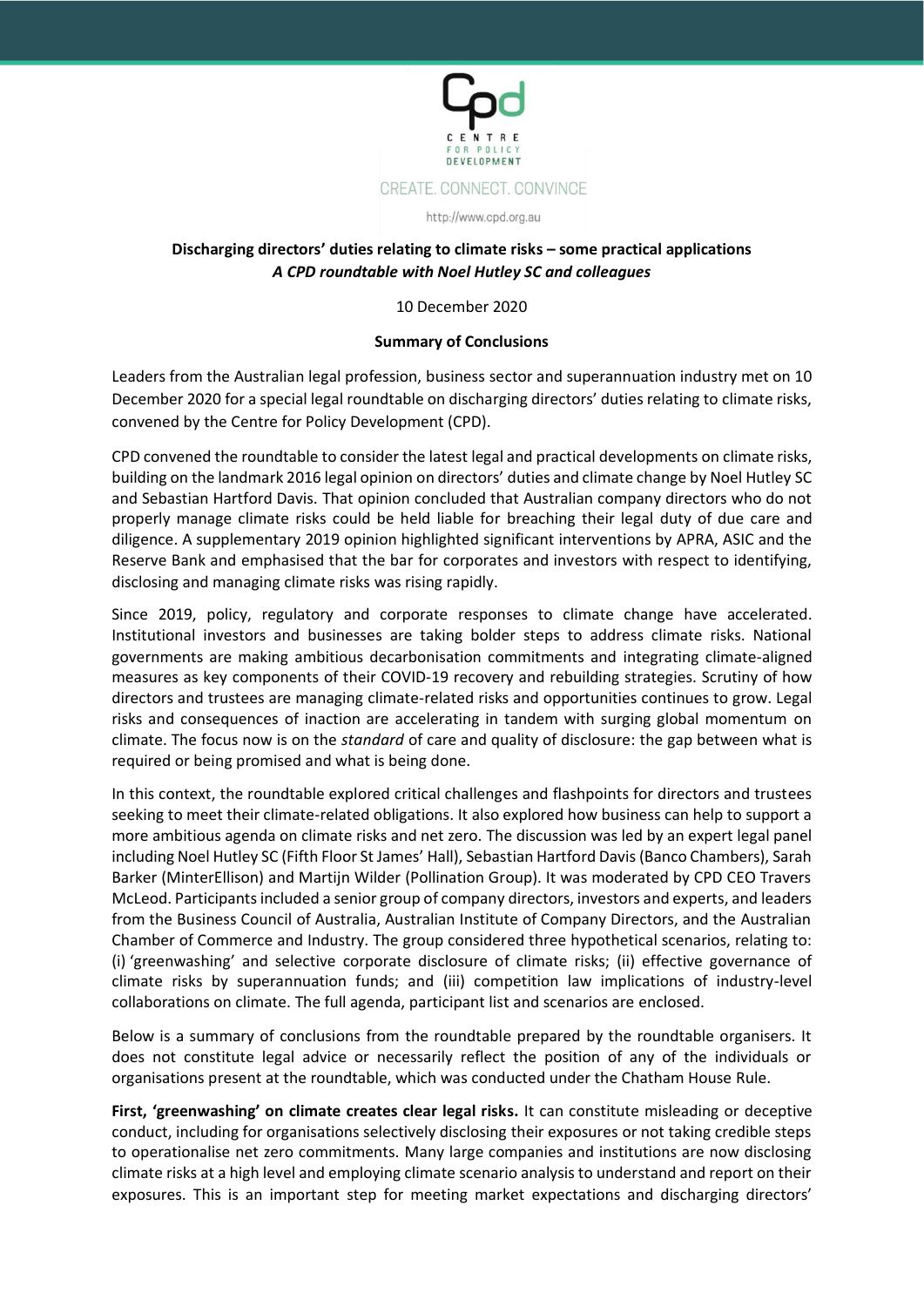responsibilities. However, care needs to be taken to ensure that climate-related targets and analysis are rigorous, underpinned by appropriate governance, strategy and action, and reflected in financial statements as required. Flawed or inaccurate disclosures may be regarded as misleading or deceptive, particularly those that rely on dated information or constitute incomplete or selective disclosure of findings. They may be actionable under the Corporations Act, the ASIC Act and Australian Consumer Law. Companies that make net zero commitments should expect close scrutiny of the structures and planning in place to achieve them. It is critical that directors ensure that the true position of the organisation is communicated, that climate-related disclosures, assumptions and commitments are underpinned by robust scenario planning and modelling, and that effective communication and governance is occurring internally, particularly across financial reporting and operations teams.

**Second, superannuation funds can play a catalytic role in supporting the climate transition and should prepare for greater scrutiny of their climate-related governance and risk management.**  Climate change presents financial risks with profound implications for large and long-term investors like superannuation funds. The standard of care for trustees – that of a prudent professional – requires proactive engagement on climate risks. Recent developments, including the REST settlement, have highlighted the need to mainstream climate risks as a core focus of governance and risk management, especially as the investment risks and opportunities related to climate become increasingly dynamic and complex. Trustee directors must ensure that facts and assumptions underpinning investment decisions are thoroughly tested, that inputs from management are sound, and that expert advice is considered where necessary. The sole purpose test does not prevent the consideration of climate risks as part of a superannuation strategy. To the contrary, it is a reason to focus on climate risks. Outsourcing of investment decisions to external managers and teams is unlikely to form a complete defence for trustee director mismanagement of climate risks in investment portfolios. As universal owners, superannuation funds have a major interest in supporting an economically and socially sustainable net zero transition. This includes ensuring that the beneficiaries and workforces their investments support are not left behind or forced to bear the costs of a disorderly transition.

**Third, industry-level collaborations must consider the implications of competition law but, if properly managed, these issues should not impede collective action to address climate change.**  There is growing enthusiasm to collaborate across sectors and supply chains to develop and roll out low-emissions technologies and to design and deliver industry-level net zero pathways. In some circumstances, coordination between competitors on climate, as on other issues, may constitute cartel conduct. Nevertheless, this should not be a major roadblock to industry collaboration and standard-setting on climate-related initiatives if appropriately managed. Competition law provides exemptions to relevant offences and prohibitions, including the ability of the ACCC to authorise conduct that would otherwise breach competition law provisions based on public benefit. The ACCC has granted such authorisations for environmentally and economically significant initiatives. There are other industry-initiated actions and collaborative standard-setting exercises that can be achieved without being at risk of breaching competition law or needing authorisation. Provided collaborative initiatives across industries and sectors are mindful of these provisions and proactively address them, competition law need not represent a major obstacle to collaboration on climate.

In general, while climate-related governance and disclosures have improved significantly, many companies and investors have been slow to move beyond compliance with bare minimum standards and to operationalise long-term climate commitments. There is significant appetite for further guidance and collaboration to support more consistent and effective climate-related governance and capability, and recognition of the need to broaden best practice and standard-setting across a wider range of companies and institutions, including SMEs. The roundtable discussion underlined the critical roles that business and finance have in managing and responding to climate risks and in supporting the transition of regions and communities impacted by the management of such risks.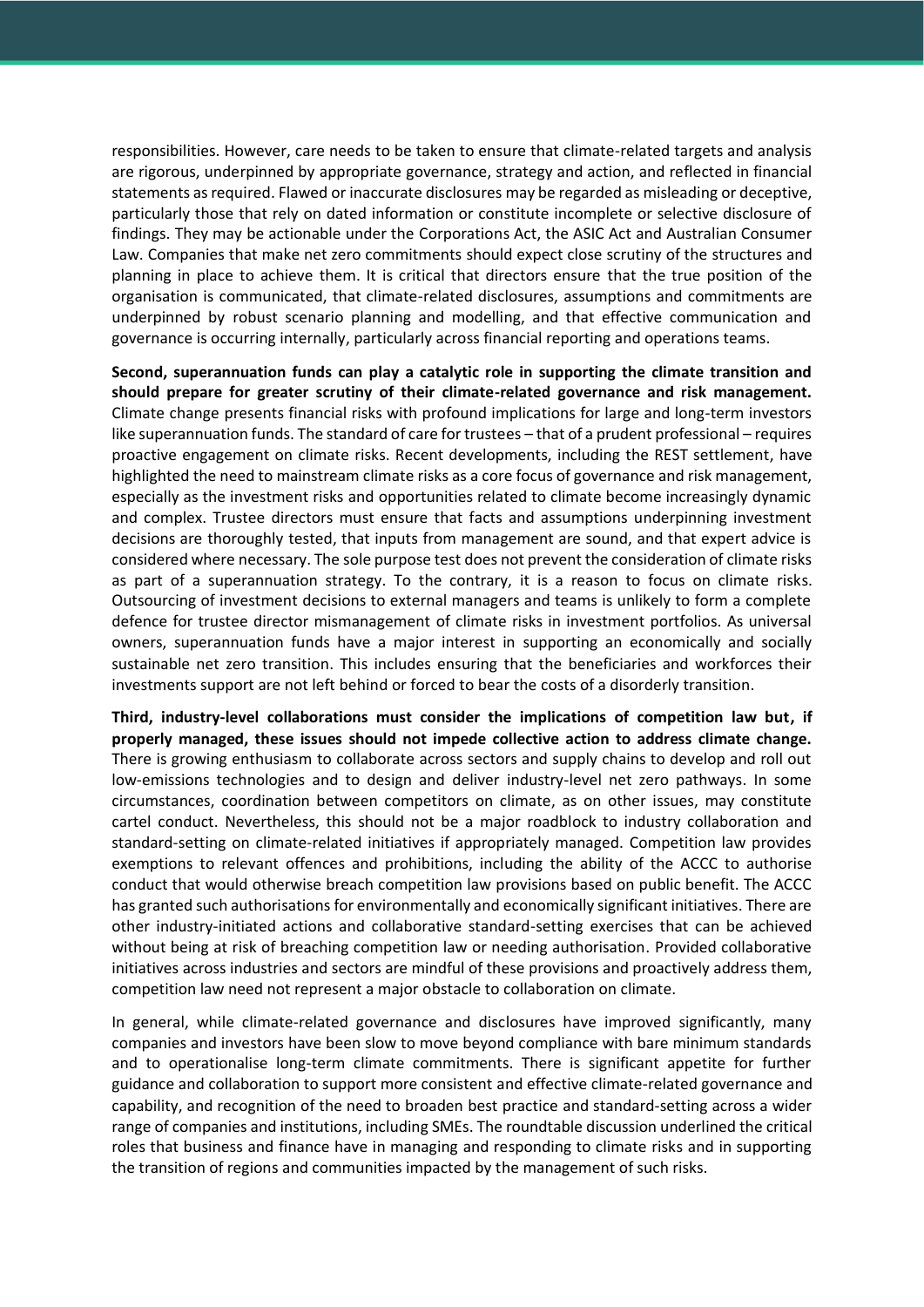# **Participant List**

| Noel Hutley SC           | Senior Counsel, Fifth Floor St James' Hall                                                                                                        |
|--------------------------|---------------------------------------------------------------------------------------------------------------------------------------------------|
| Sebastian Hartford Davis | Barrister, Banco Chambers                                                                                                                         |
| Sarah Barker             | Partner & Head of Climate Risk Governance, MinterEllison                                                                                          |
| Martijn Wilder AM        | Founding Partner, Pollination Group                                                                                                               |
| Amir Ghandar             | Accounting & Assurance Leader, Chartered Accountants Australia New Zealand                                                                        |
| Angus Armour             | CEO, Australian Institute of Company Directors                                                                                                    |
| Bryan Horrigan           | Dean, Faculty of Law, Monash University                                                                                                           |
| Catherine Bolger         | President, Australian Institute of Superannuation Trustees & Director,<br>Professionals Australia & Director, State Super                         |
| Frank Jotzo              | Professor, Crawford School of Public Policy & Director, Centre for Climate and<br>Energy Policy, Australian National University                   |
| <b>Gordon Cairns</b>     | Chair, Woolworths Limited & Non-Executive Director, Macquarie Group                                                                               |
| Hugo Batten              | Managing Director, Aurora Energy Research                                                                                                         |
| Ian Silk                 | President, Australian Council of Superannuation Investors and CEO,<br>AustralianSuper                                                             |
| Ilana Atlas AO           | Non-Executive Director, ANZ & Chair, Coca Cola Amatil                                                                                             |
| James Pearson            | CEO, Australian Chamber of Commerce & Industry                                                                                                    |
| Lucy Thomas              | Head of Investment Stewardship, NSW Treasury Corporation                                                                                          |
| Neil Smyth               | General Counsel, Queensland Treasury Corporation                                                                                                  |
| Patricia McKenzie        | Non-Executive Director, AGL & Chair, NSW Ports & Chair, Sydney Desalination<br>Plant                                                              |
| <b>Richard Watson</b>    | Executive Director, WA Department of Treasury                                                                                                     |
| Sam Mostyn AO            | Chair, Citibank Australia & Non-Executive Director, Transurban & Non-Executive<br>Director, Mirvac Group & Deputy Chair, CPD                      |
| Simon McKeon AO          | Chair, Australian Industry Energy Transitions Initiative & Non-Executive Director,<br>Rio Tinto & Non-Executive Director, National Australia Bank |
| Sophie Ismail            | Legal & Industrial Officer, ACTU & Director, HESTA                                                                                                |
| <b>Tim Reed</b>          | President, Business Council of Australia & Non-Executive Director, Transurban                                                                     |
| <b>Travers McLeod</b>    | CEO, CPD                                                                                                                                          |
| Sam Hurley               | Policy Director, CPD                                                                                                                              |
| <b>Alice Martin</b>      | Senior Policy Advisor, CPD                                                                                                                        |
| <b>Observers:</b>        |                                                                                                                                                   |
| Nick Young               | Monash University                                                                                                                                 |
| Steven Wright            | Senior Policy Advisor, Business Council of Australia                                                                                              |
| Laura Waterford          | Associate, Pollination Group                                                                                                                      |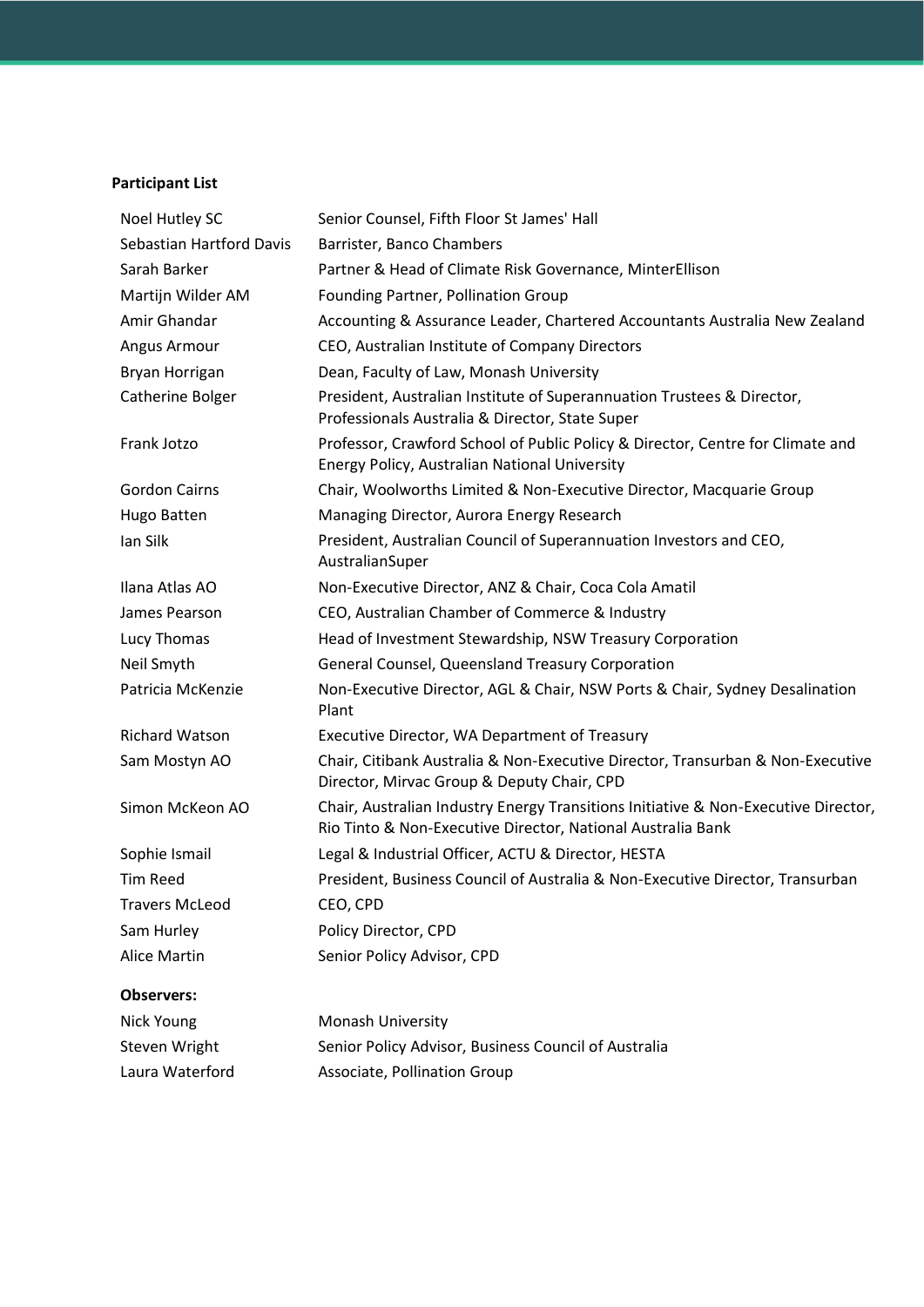# **Comments from participants**

#### **Tim Reed, President, Business Council of Australia**

*"The roundtable facilitated by CPD demonstrated that the bar continues to rise for directors on managing climate risk. Increased momentum around a net zero agenda must go beyond commitments or targets and translate into real action to support transitioning industries and communities. Developing strong climate-related capabilities for businesses of all sectors, shapes and sizes will be critical to achieving these outcomes."*

*"This is a pivotal moment for shaping Australia's response to climate change and a net zero agenda. Board-level duties are well understood, climate-related capabilities are growing and proactive business leadership will be essential. Ultimately, climate risk is an economic risk and requires a whole-of-economy response. To keep pace globally, Australia needs business, investors, communities and all levels of government to drive this agenda and ambition together."*

#### **Angus Armour, CEO, Australian Institute of Company Directors**

*"The Hutley opinions underscore the need for directors to consider how climate change may impact their organisation. Directors across Australia are grappling with how they can provide effective oversight of this complex area of risk. There is clear momentum in the corporate sector towards more concrete climate commitments, with the topic now a mainstream item on boardroom agendas. The AICD looks forward to publishing guidance to assist directors in the middle of this year."*

#### **Travers McLeod, CEO, Centre for Policy Development**

*"The duty of care for directors on climate risks is now clear. The conversation has shifted emphatically to the rising standard of care directors are required to discharge with respect to climate change. The focus is now on the gap between what needs to happen, or what is being promised, and what is being done. Many Australian firms have been stepping up their climaterelated governance, disclosure and capabilities to meet this head on. But it is clear more is needed to keep pace, as surging momentum on net zero reshapes global markets and regulators, shareholders, customers and policymakers step up their scrutiny of corporate responses."*

*"Wrestling with net zero is non-negotiable. Inevitably, this is becoming an irreducible focus for boards and directors, especially in large firms that are most exposed to risks and opportunities stemming from global decarbonisation. Directors must ensure net zero commitments are underpinned by proper information, governance processes, strategy and action."*

#### **Sam Mostyn, Chair, Citibank Australia**

*"CPD's work in this area over several years, including commissioning the influential legal opinions on climate and directors' duties by Noel Hutley SC and Sebastian Hartford Davis, has provided real clarity on what is required and supported new coalitions for leadership and change. This discussion was a clear reminder of what boards need to do to manage climate risks. It is encouraging to see the shift in focus towards action and opportunity as these issues have become better understood."*

*"As others have observed, we are at a critical moment on climate and the broader task of rebuilding from COVID. These challenges go hand in hand, and strong action from business – to support better risk management, better industry-wide responses and better policy – will be essential."*